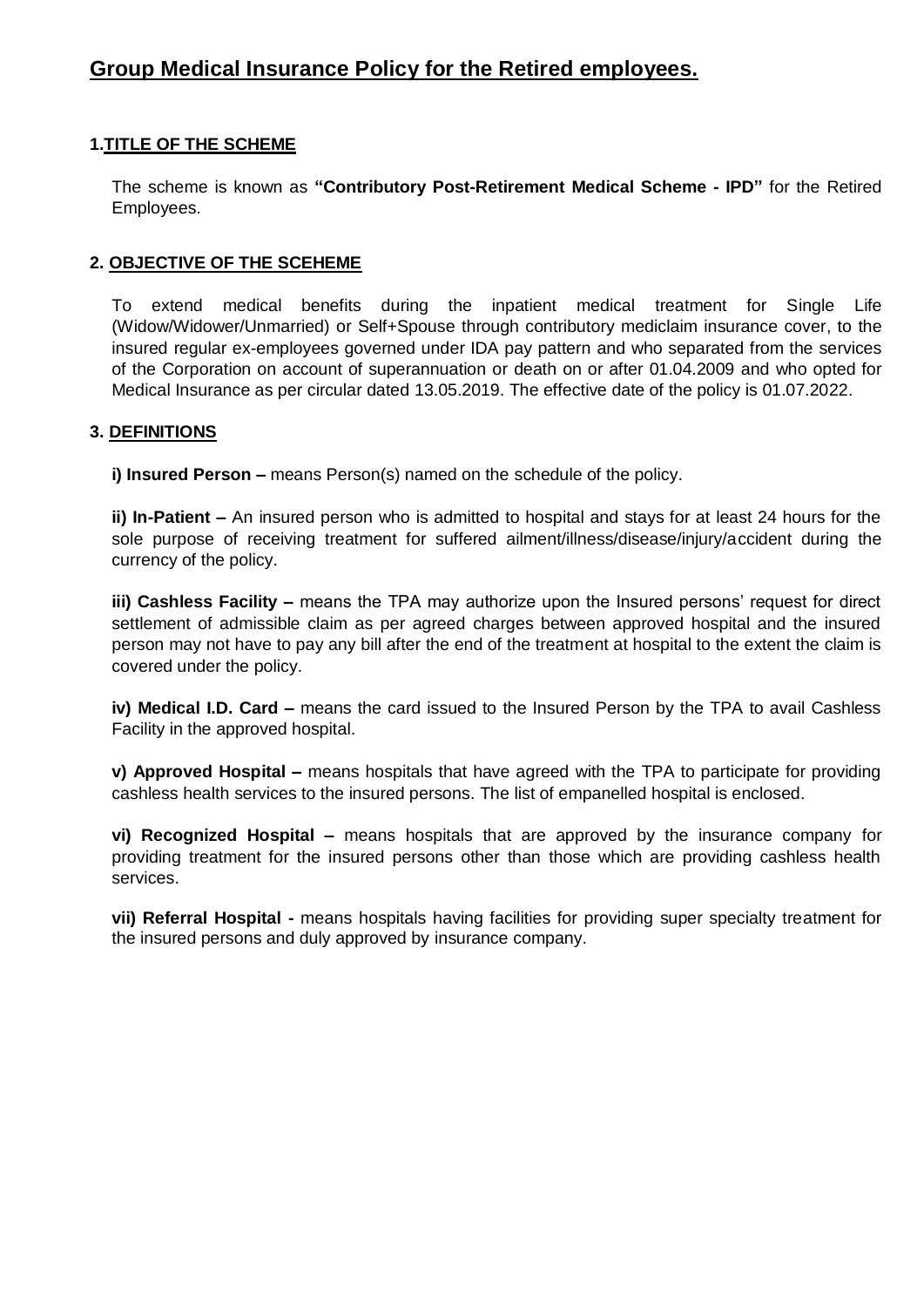The salient features of the Contributory Post-Retirement Medical Scheme are detailed below:

# **SCOPE- RETIRED EMPLOYEES**

|      | 1Corporate Details                                           |                                                                                                                                                                                                                                                                                                                                                                                                                                                                                                                                             |
|------|--------------------------------------------------------------|---------------------------------------------------------------------------------------------------------------------------------------------------------------------------------------------------------------------------------------------------------------------------------------------------------------------------------------------------------------------------------------------------------------------------------------------------------------------------------------------------------------------------------------------|
|      | 1.1 Full Name of the Insured                                 | <b>Cement Corporation of India Ltd.</b>                                                                                                                                                                                                                                                                                                                                                                                                                                                                                                     |
|      | 1.2 Corporate Office                                         | New Delhi                                                                                                                                                                                                                                                                                                                                                                                                                                                                                                                                   |
|      | 1.3 Business / Industry Type                                 | <b>Cement Business</b>                                                                                                                                                                                                                                                                                                                                                                                                                                                                                                                      |
|      | 1.4 Geographical Limits                                      | India (no location barrier)                                                                                                                                                                                                                                                                                                                                                                                                                                                                                                                 |
|      | 1.5 Entity Coverage                                          | Master policy to be issued in the name specified above. CCIL<br>will keep Insurers notified of any future listing & delisting of<br>entities including those entities for which the insured has<br>assumed an obligation to arrange insurance for their<br>respective rights, titles & interests and Insurer to give CCIL<br>extension of same coverage as per agreed rates. All such<br>listing & delisting to be given same effect as additions &<br>deletions in the Master Policy & premium accounting to be<br>done on pro rata basis. |
|      | <b>2 Member Information</b>                                  | <b>Self</b>                                                                                                                                                                                                                                                                                                                                                                                                                                                                                                                                 |
|      | 3 Sum Insured (INR)                                          | Self only- INR 300,000, Self+ Spouse- INR 600,000                                                                                                                                                                                                                                                                                                                                                                                                                                                                                           |
|      |                                                              |                                                                                                                                                                                                                                                                                                                                                                                                                                                                                                                                             |
|      | <b>4</b> Benefits                                            | <b>Terms and Condition</b>                                                                                                                                                                                                                                                                                                                                                                                                                                                                                                                  |
|      | 4.1 Family Floater                                           | Yes                                                                                                                                                                                                                                                                                                                                                                                                                                                                                                                                         |
|      | <b>Family Unit Definition</b>                                | Employee + Spouse                                                                                                                                                                                                                                                                                                                                                                                                                                                                                                                           |
|      | Sum Insured Approach                                         | Self only- INR 300,000, Self+ Spouse- INR 600,000                                                                                                                                                                                                                                                                                                                                                                                                                                                                                           |
|      | Cap on Sum Insured if Applicable for<br>any Relation         | <b>NA</b>                                                                                                                                                                                                                                                                                                                                                                                                                                                                                                                                   |
|      | Option to Increase Sum Insured                               | <b>NA</b>                                                                                                                                                                                                                                                                                                                                                                                                                                                                                                                                   |
|      | Limit of number of children                                  | <b>NA</b>                                                                                                                                                                                                                                                                                                                                                                                                                                                                                                                                   |
|      | 4.4 Pre-existing Disease Covered                             | Covered from day one of enrolment                                                                                                                                                                                                                                                                                                                                                                                                                                                                                                           |
|      | 4.530 days waiting period is Applicable                      | Waived Off                                                                                                                                                                                                                                                                                                                                                                                                                                                                                                                                  |
| 4.6  | 1/2/4 waiting period for specified<br>ailments is Applicable | Applicable                                                                                                                                                                                                                                                                                                                                                                                                                                                                                                                                  |
|      | 4.9 Ambulance Services                                       | INR 3K per incidence                                                                                                                                                                                                                                                                                                                                                                                                                                                                                                                        |
| 4.10 | Co-payments (mention limits, if<br>applicable)               | 10% Co-payment                                                                                                                                                                                                                                                                                                                                                                                                                                                                                                                              |
|      | Deductibles (mention limits, if<br>4.11 applicable)          | <b>Not Applicable</b>                                                                                                                                                                                                                                                                                                                                                                                                                                                                                                                       |
|      | 4.12 Room Rent Restrictions if any                           | State capitals - 2% of SI for Normal and ICU on Actual basis<br>Metro - 3% of SI for normal and ICU on Actual basis<br>other cities - 1.5% of SI for normal and ICU on Actual basis                                                                                                                                                                                                                                                                                                                                                         |